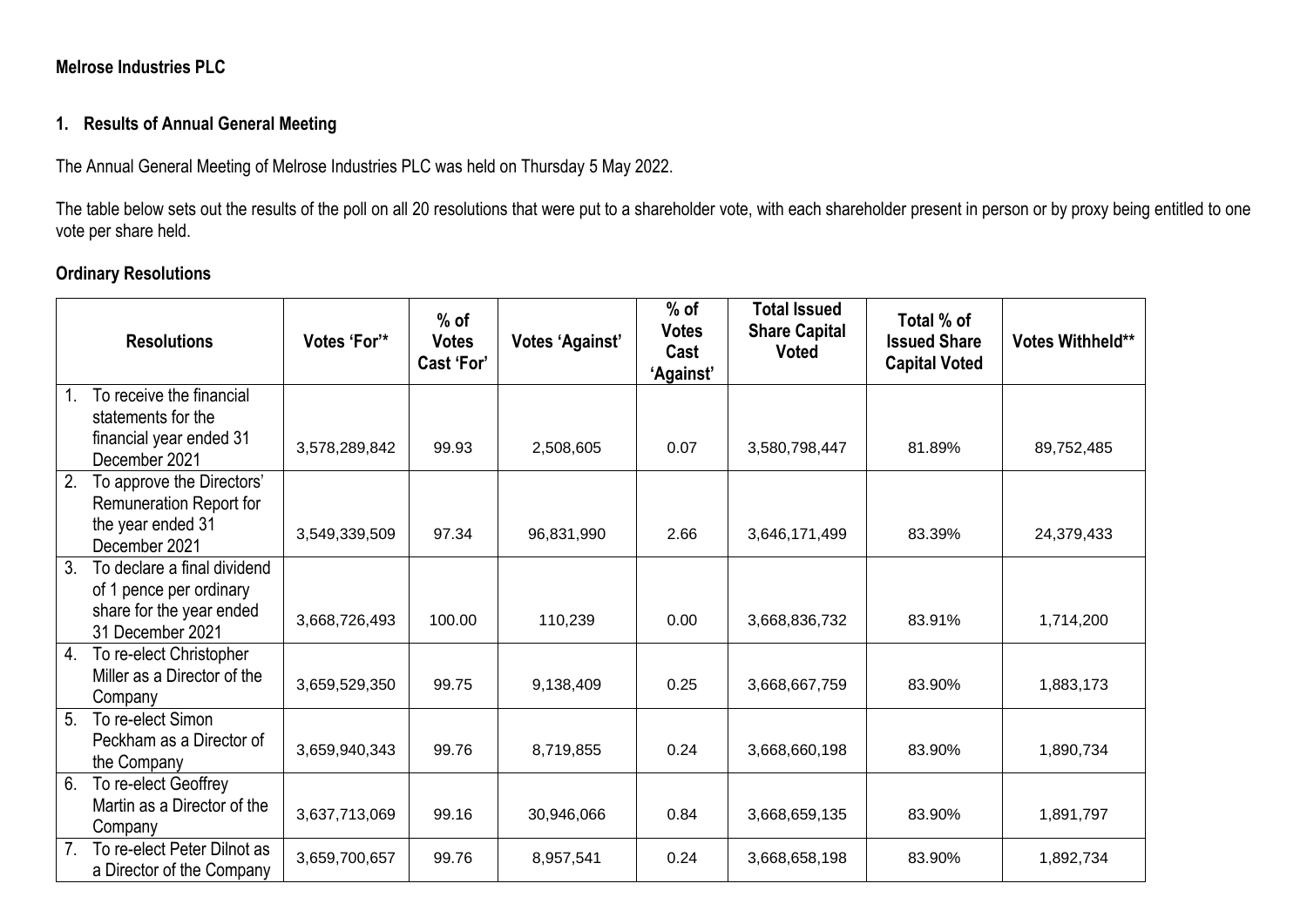| <b>Resolutions</b>                                          | Votes 'For'*  | $%$ of<br><b>Votes</b><br>Cast 'For' | <b>Votes 'Against'</b> | $%$ of<br><b>Votes</b><br>Cast<br><b>'Against'</b> | <b>Total Issued</b><br><b>Share Capital</b><br><b>Voted</b> | Total % of<br><b>Issued Share</b><br><b>Capital Voted</b> | Votes Withheld** |
|-------------------------------------------------------------|---------------|--------------------------------------|------------------------|----------------------------------------------------|-------------------------------------------------------------|-----------------------------------------------------------|------------------|
| 8.<br>To re-elect Justin Dowley                             |               |                                      |                        |                                                    |                                                             |                                                           |                  |
| as a Director of the<br>Company                             | 3,427,864,655 | 93.44                                | 240,789,260            | 6.56                                               | 3,668,653,915                                               | 83.90%                                                    | 1,897,017        |
| To re-elect David Lis as a<br>9.<br>Director of the Company | 3,624,470,089 | 98.80                                | 44,185,130             | 1.20                                               | 3,668,655,219                                               | 83.90%                                                    | 1,895,713        |
| 10. To re-elect Charlotte                                   |               |                                      |                        |                                                    |                                                             |                                                           |                  |
| Twyning as a Director of<br>the Company                     | 3,630,175,149 | 98.95                                | 38,466,525             | 1.05                                               | 3,668,641,674                                               | 83.90%                                                    | 1,909,258        |
| 11. To re-elect Funmi                                       |               |                                      |                        |                                                    |                                                             |                                                           |                  |
| Adegoke as a Director of<br>the Company                     | 3,634,518,731 | 99.07                                | 34,095,835             | 0.93                                               | 3,668,614,566                                               | 83.90%                                                    | 1,936,366        |
| 12.<br>To elect Heather                                     |               |                                      |                        |                                                    |                                                             |                                                           |                  |
| Lawrence as a Director of<br>the Company                    | 3,663,054,766 | 99.85                                | 5,576,479              | 0.15                                               | 3,668,631,245                                               | 83.90%                                                    | 1,919,687        |
| 13. To elect Victoria Jarman                                |               |                                      |                        |                                                    |                                                             |                                                           |                  |
| as a Director of the<br>Company                             | 3,663,098,826 | 99.85                                | 5,545,608              | 0.15                                               | 3,668,644,434                                               | 83.90%                                                    | 1,906,498        |
| 14. To re-appoint Deloitte LLP<br>as auditor of the Company | 3,536,337,246 | 96.40                                | 132,248,019            | 3.60                                               | 3,668,585,265                                               | 83.90%                                                    | 1,965,667        |
| 15. To authorise the Audit                                  |               |                                      |                        |                                                    |                                                             |                                                           |                  |
| Committee to determine<br>the auditor's remuneration        | 3,633,734,492 | 99.05                                | 34,916,431             | 0.95                                               | 3,668,650,923                                               | 83.90%                                                    | 1,899,832        |
| 16. To renew the authority                                  |               |                                      |                        |                                                    |                                                             |                                                           |                  |
| given to Directors to allot<br>shares                       | 3,611,242,553 | 98.43                                | 57,520,604             | 1.57                                               | 3,668,763,157                                               | 83.91%                                                    | 1,787,775        |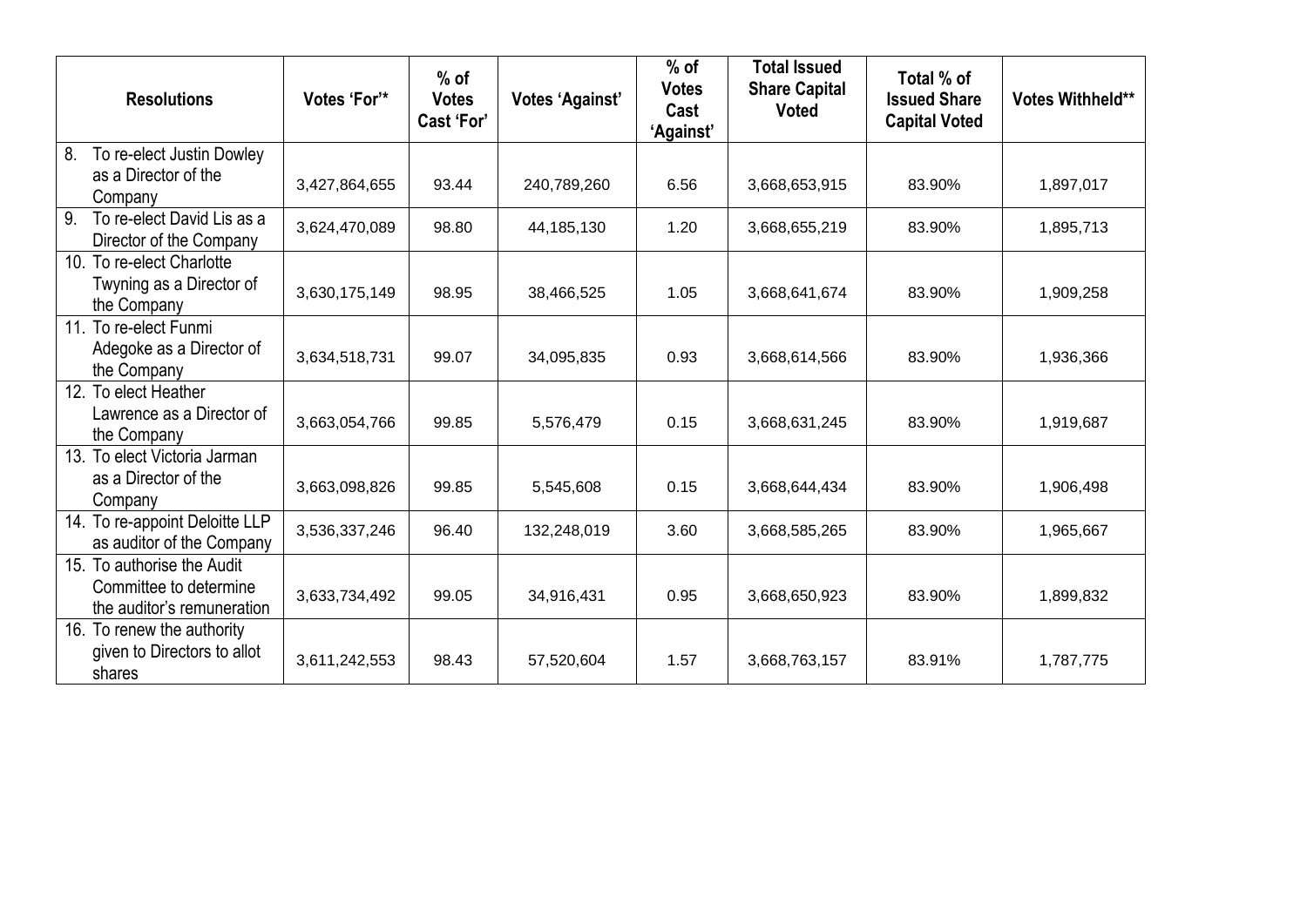# **Special Resolutions**

| <b>Resolutions</b>                                                                                                                                                                                                         | Votes 'For'*  | $%$ of<br><b>Votes</b><br>Cast 'For' | <b>Votes 'Against'</b> | $%$ of<br><b>Votes</b><br>Cast<br>'Against' | <b>Total Issued</b><br><b>Share Capital</b><br><b>Voted</b> | Total % of<br><b>Issued Share</b><br><b>Capital Voted</b> | Votes Withheld** |
|----------------------------------------------------------------------------------------------------------------------------------------------------------------------------------------------------------------------------|---------------|--------------------------------------|------------------------|---------------------------------------------|-------------------------------------------------------------|-----------------------------------------------------------|------------------|
| 17. To give the Directors<br>authority to allot equity                                                                                                                                                                     |               |                                      |                        |                                             |                                                             |                                                           |                  |
| securities without                                                                                                                                                                                                         |               |                                      |                        |                                             |                                                             |                                                           |                  |
| application of pre-emption<br>rights                                                                                                                                                                                       | 3,650,766,843 | 99.51                                | 17,949,462             | 0.49                                        | 3,668,716,305                                               | 83.91%                                                    | 1,834,627        |
| To give the Directors<br>18.<br>authority to allot equity<br>securities used only for the<br>purpose of financing a<br>transaction which the<br>Directors determine to be<br>an acquisition or other<br>capital investment | 3,529,202,957 | 96.20                                | 139,430,478            | 3.80                                        | 3,668,633,435                                               | 83.90%                                                    | 1,917,497        |
| To authorise market<br>19.<br>purchase of shares                                                                                                                                                                           | 3,590,006,908 | 97.86                                | 78,423,097             | 2.14                                        | 3,668,430,005                                               | 83.90%                                                    | 2,120,927        |
| To approve the calling of a<br>20.<br>general meeting other<br>than an Annual General<br>Meeting on no less than                                                                                                           | 3,572,388,912 | 97.37                                | 96,375,145             | 2.63                                        | 3,668,764,057                                               | 83.91%                                                    | 1,786,875        |
| 14 days' notice                                                                                                                                                                                                            |               |                                      |                        |                                             |                                                             |                                                           |                  |

There are currently 4,372,429,473 Ordinary Shares of 160/21 pence in Melrose Industries PLC in issue.

- \* Includes discretionary votes
- \*\* A vote 'Withheld' is not a vote in law and is not counted in the calculation of the proportion of votes 'For' or 'Against' a resolution.